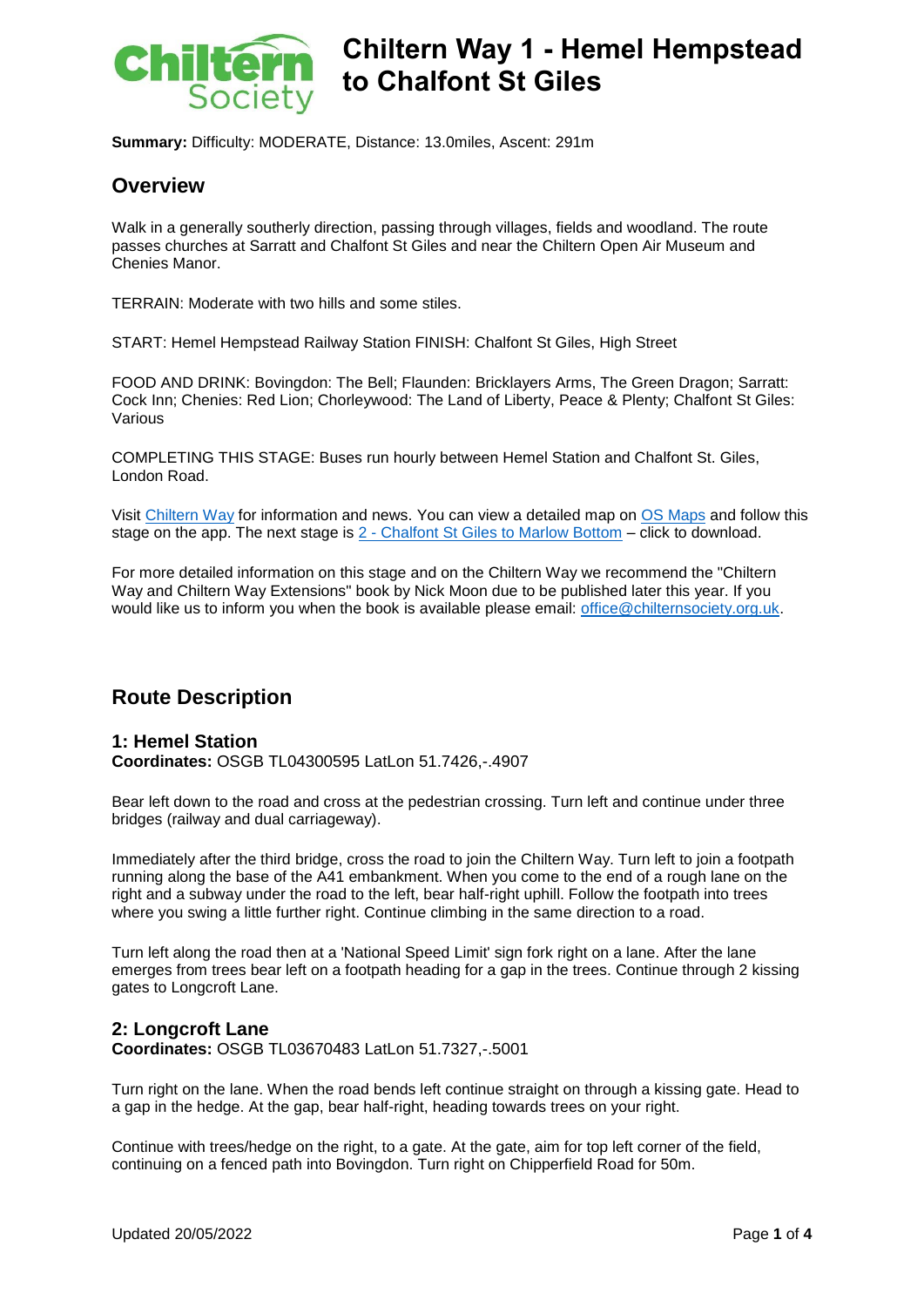

#### **3: Bovingdon**

**Coordinates:** OSGB TL01880340 LatLon 51.7201,-.5265

Turn left across the grass onto Austins Mead, following it away from Chipperfield Road. Continue in the same direction onto a footpath where the Mead road turns right.

Follow the footpath across fields and, after the thirds gate, continue along a hedge on your left. Then, when the hedge stops, bear half-right across the field to hedge on the right. Continue to Flaunden Lane

Turn right on the lane, leaving it on a footpath left after 200m. Turn left when you come to a T junction of paths at the end of Dons Wood. Follow the path to Holly Hedges Lane.

#### **4: Holly Hedges Lane**

**Coordinates:** OSGB TL02280173 LatLon 51.7050,-.5212

Turn right on the lane leaving it on the first footpath right into Lower Plantation. Follow the main path (it can be muddy), to a road junction where you go straight on towards Flaunden.

#### **5: Flaunden**

**Coordinates:** OSGB TL01800093 LatLon 51.6980,-.5284

Turn left on a footpath before you reach the village. Follow it to a road, where you turn right then left on another footpath. When you reach another road, turn left then right at a brick and flint wall.

Follow the footpath along a fence on your right to a gate then continue to concrete road. Follow the concrete road past Rosehall Wood, then on a left-hand bend, turn right over a stile. Continue diagonally across a large field, through 2 gates and continue in the waymarked direction to a road.

#### **6: Moor Lane**

**Coordinates:** OSGB TQ03659974 LatLon 51.6869,-.5019

Cross the road and continue in the same direction on straight paths at first across fields, then through trees. After crossing another lane, the footpath runs along a drive for a stretch, leaving it when it bears left and heading out across an open field towards Sarrat Church.

#### **7: Sarratt Church**

**Coordinates:** OSGB TQ03849843 LatLon 51.6751,-.4995

Before you get to the church, turn sharp right along a hedge. Take the next footpath left, heading downhill. At the bottom of the hill continue in the same direction, through a gate and across the River Chess, then on a broad path across the valley bottom.

Head directly uphill through woods. After half a mile, the path bears right and crosses a field before passing back through trees and along a hedge to Latimer road at the edge of Chenies. Turn right then, after 200m, left on a footpath across fields to another road where you turn left to the Amersham Road.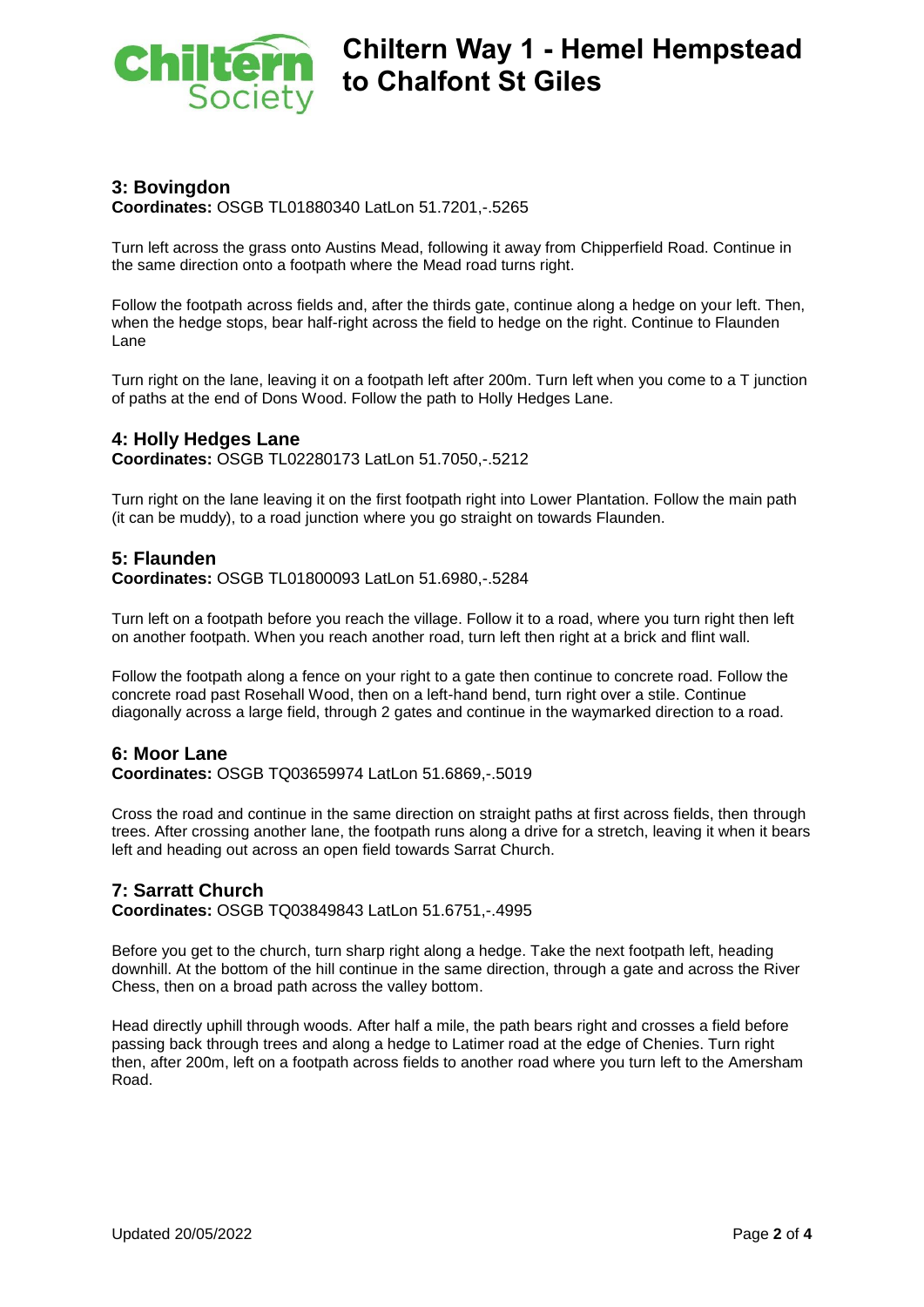

## **Chiltern Way 1 - Hemel Hempstead to Chalfont St Giles**

#### **8: Chenies**

**Coordinates:** OSGB TQ01699793 LatLon 51.6710,-.5308

Cross straight over and continue on the bridleway opposite for a little over a mile, passing under the railway and through a wood. When you meet a road near Newhouse Farm, bear left on it past houses and continue straight across at the first road junction onto Chalfont Lane.

#### **9: Chorleywood**

**Coordinates:** OSGB TQ01839561 LatLon 51.6501,-.5294

Turn right at Shire Lane, continuing on Old Shire Lane when the main street bends left. The lane becomes an unmade road then a descending bridleway.

#### **10: Waypoint 10**

**Coordinates:** OSGB TQ01189426 LatLon 51.6381,-.5392

Here there are two fenced entrances on the right into the wood. Take the left-hand one, follow the path for 250m and continue on it as it bends left uphill to emerge at the edge of a field. Continue keeping close to bushes and trees on your right to the drive to Newland Manor/Chiltern Open Air museum. Turn right to Gorelands Lane.

Cross the road and take the footpath opposite past a metal barrier and continue on this wide path to Chesham Lane.

#### **11: Chesham Lane**

**Coordinates:** OSGB TQ00199343 LatLon 51.6308,-.5538

Go straight across and after the second kissing gate take the left fork.

Bear right when you reach the houses and follow the footpath to the A413 Amersham Road. Continue on the footpath opposite, heading for the church.

Keep straight on past the church and emerge under an arch in the High Street, Chalfont St Giles.

#### **12: Chalfont St Giles**

**Coordinates:** OSGB SU99049351 LatLon 51.6317,-.5704

We hope you have had a good walk. We are committed to making the Chiltern Way as enjoyable as possible, so if you feel we could improve the directions or came across any path problems, please contact us directly by e-mail: [office@chilternsociety.org.uk.](mailto:office@chilternsociety.org.uk)